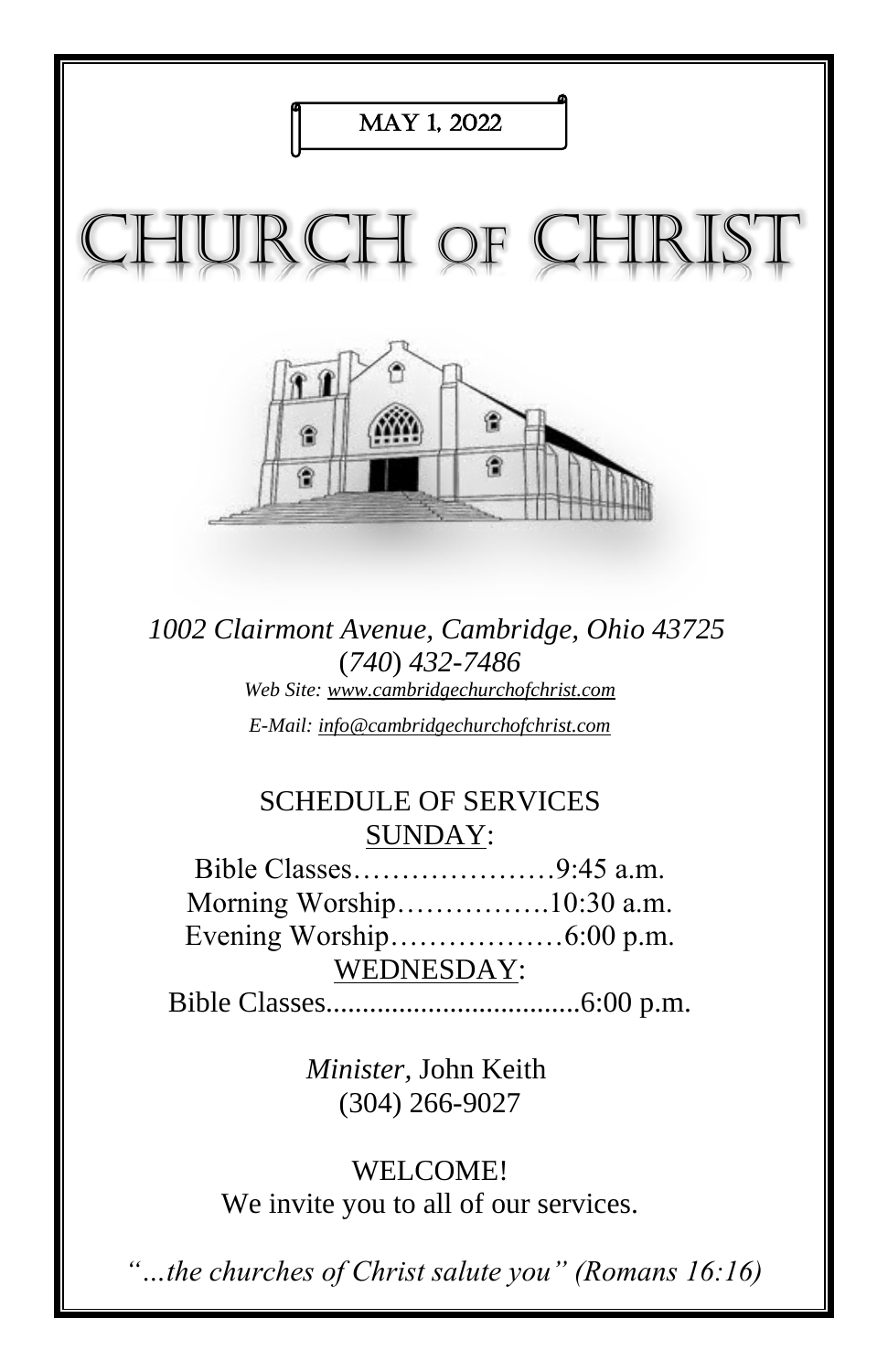### **"READY OR NOT, HERE I COME"**

A common response to our invitations to worship goes something like this: "I know I should *go to church,* but I'm not ready yet", or "Now is not a good time for me" (Felix in Acts 24:25). Jesus taught the danger of delay in the Parable of the Ten Virgins.

"Then the kingdom of heaven shall be likened to ten virgins who took their lamps and went out to meet the bridegroom. Now five of them were wise, and five *were* foolish. Those who *were* foolish took their lamps and took no oil with them, but the wise took oil in their vessels with their lamps. But while the bridegroom was delayed, they all slumbered and slept. "And at midnight a cry was *heard:* 'Behold, the bridegroom is coming; go out to meet him!' Then all those virgins arose and trimmed their lamps. And the foolish said to the wise, 'Give us *some* of your oil, for our lamps are going out.' But the wise answered, saying, '*No,* lest there should not be enough for us and you; but go rather to those who sell, and buy for yourselves.' And while they went to buy, the bridegroom came, and those who were ready went in with him to the wedding; and the door was shut. "Afterward the other virgins came also, saying, 'Lord, Lord, open to us!' But he answered and said, 'Assuredly, I say to you, I do not know you.' "Watch therefore, for you know neither the day nor the hour in which the Son of Man is coming (Matthew 25:1-13).

I am reminded of the kid's game, "Hide-and Seek" when I read this parable. After one kid is designated "it", he covers his eyes, and the other kids go hide. After "it" counts to fifty, he hollers, "Ready or not, here I come"! Then proceeds to look for the hiders. Its that phrase that catches my attention for that that is the way it will be at the judgement. Jesus will call for the resurrection of all mankind and we will go to the Judge of all the earth whether we are ready or not! That is, whether we are saved or lost.

**Ready**—To be "ready" for the Lord's second appearing, all accountable people must be Christians. This means that we have heard the word of God (Romans 10:17), believed what the word says about Jesus being the Christ, the Son of God (John 8:24), turned back from (repented of) our sins (Luke 13:3), confessed with the mouth that Jesus is God's Son (Matthew 10:32), and have been baptized (Mark 16:16) for salvation. Once one is a Christian, he must remain faithful (Revelation 2:10), and continue to grow by adding the "Christian Graces" (2 Peter 1:5-9).

**Or**—The word "or" implies there are options and that we have a choice regarding our salvation and our eternal destiny. The ten virgins had a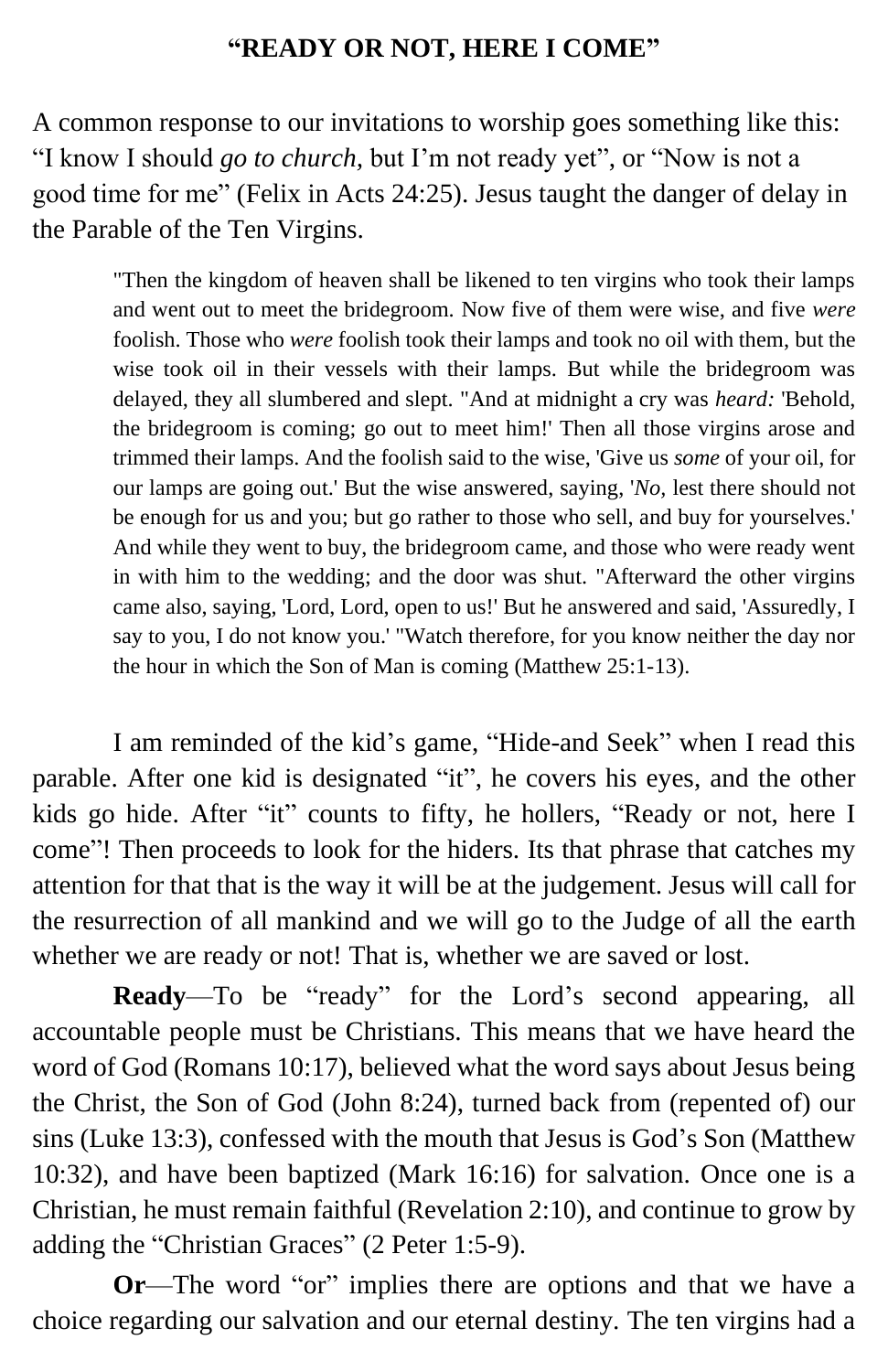choice: have plenty of oil on hand or take a chance. The five wise virgins made the right decision. Joshua of old told Israel, "if it seems evil to you to serve the LORD, choose for yourselves this day whom you will serve, whether the gods which your fathers served that *were* on the other side of the River, *or* the gods of the Amorites, in whose land you dwell. But as for me and my house, we will serve the LORD" (Joshua 24:15 emp. added). Jesus taught similarly when He said, "No one can serve two masters; for either he will hate the one and love the other, or else he will be loyal to the one and despise the other. You cannot serve God and mammon" (Matthew 6:24).

**Not**—The thought of not being ready "at the last trumpet" (1 Corinthians 15:52) of God is nothing short of sheer terror! Paul explains what will occur for those who are not ready:

. . . when the Lord Jesus is revealed from heaven with His mighty angels, in flaming fire taking vengeance on those who do not know God, and on those who do not obey the gospel of our Lord Jesus Christ. These shall be punished with everlasting destruction from the presence of the Lord and from the glory of His power (2 Thessalonians 1:6-9).

Can one describe a situation which is more wrought with bleakness that this! Think of the myriads of people—many of whom we know—who will stand before God with such eager anticipation only to hear the Lord say, "Depart from Me (Matthew 7:23).

**Here I Come**— Shortly before His Passion, Christ encouraged His disciples telling them, "I go to prepare a place for you. And if I go and prepare a place for you, I will come again and receive you to Myself; that where I am, *there* you may be also" (John 14:2b-3). Although He will not set foot on the earth again, He will come visibly and audibly, and every eye will see Him (Acts 1:11; 1 Thessalonians 4:16; Revelation 1:7). He coming to deliver the church/kingdom to God (1 Corinthians 15:24); to execute judgement (2 Corinthians 5:10), and to mark the end of the age (2 Peter 3:10).

**Question**: are you ready so that you may be able to enjoy the eternal blessings of God? If not, why not? What more encouragement and warning do you need? This is no kid's game; this is as real as it gets! Imagine waking to the voice of our Lord thundering, "READY OR NOT, HERE I COME"!